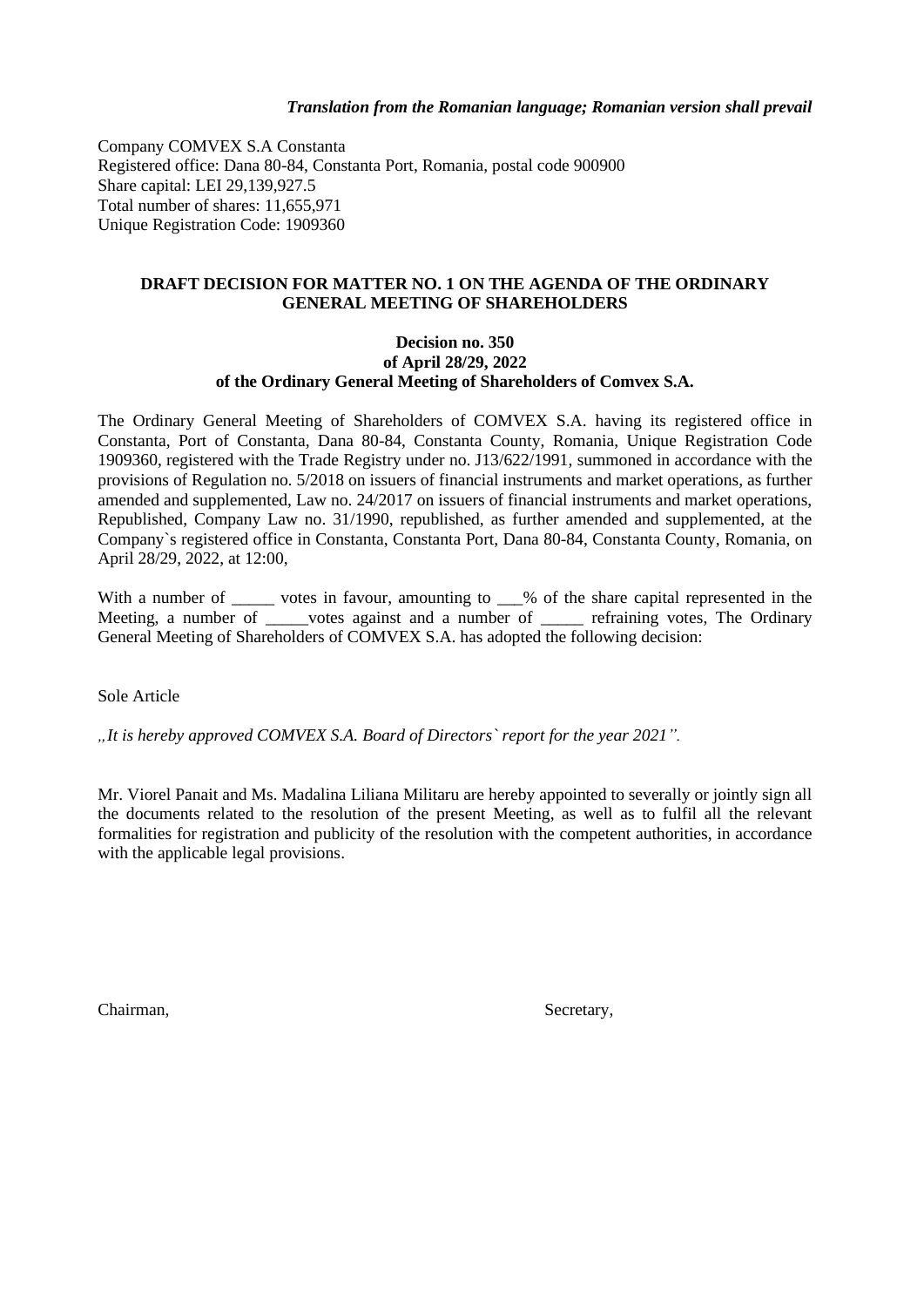Company COMVEX S.A Constanta Registered office: Dana 80-84, Constanta Port, Romania, postal code 900900 Share capital: LEI 29,139,927.5 Total number of shares: 11,655,971 Unique Registration Code: 1909360

# **DRAFT DECISION FOR MATTER NO. 2 ON THE AGENDA OF THE ORDINARY GENERAL MEETING OF SHAREHOLDERS**

## **Decision no. 351 of April 28/29, 2022 of the Ordinary General Meeting of Shareholders of Comvex S.A.**

The Ordinary General Meeting of Shareholders of COMVEX S.A. having its registered office in Constanta, Port of Constanta, Dana 80-84, Constanta County, Romania, Unique Registration Code 1909360, registered with the Trade Registry under no. J13/622/1991, summoned in accordance with the provisions of Regulation no. 5/2018 on issuers of financial instruments and market operations, as further amended and supplemented, Law no. 24/2017 on issuers of financial instruments and market operations, Republished, Company Law no. 31/1990, republished, as further amended and supplemented, at the Company`s registered office in Constanta, Constanta Port, Dana 80-84, Constanta County, Romania, on April 28/29, 2022, at 12:00,

With a number of \_\_\_\_\_ votes in favour, amounting to \_\_\_% of the share capital represented in the Meeting, a number of \_\_\_\_votes against and a number of \_\_\_\_\_ refraining votes, The Ordinary General Meeting of Shareholders of COMVEX S.A. has adopted the following decision:

Sole Article

*"It is hereby approved Comvex S.A. Financial Auditor's Report for the year 2021".* 

Mr. Viorel Panait and Ms. Madalina Liliana Militaru are hereby appointed to severally or jointly sign all the documents related to the resolution of the present Meeting, as well as to fulfil all the relevant formalities for registration and publicity of the resolution with the competent authorities, in accordance with the applicable legal provisions.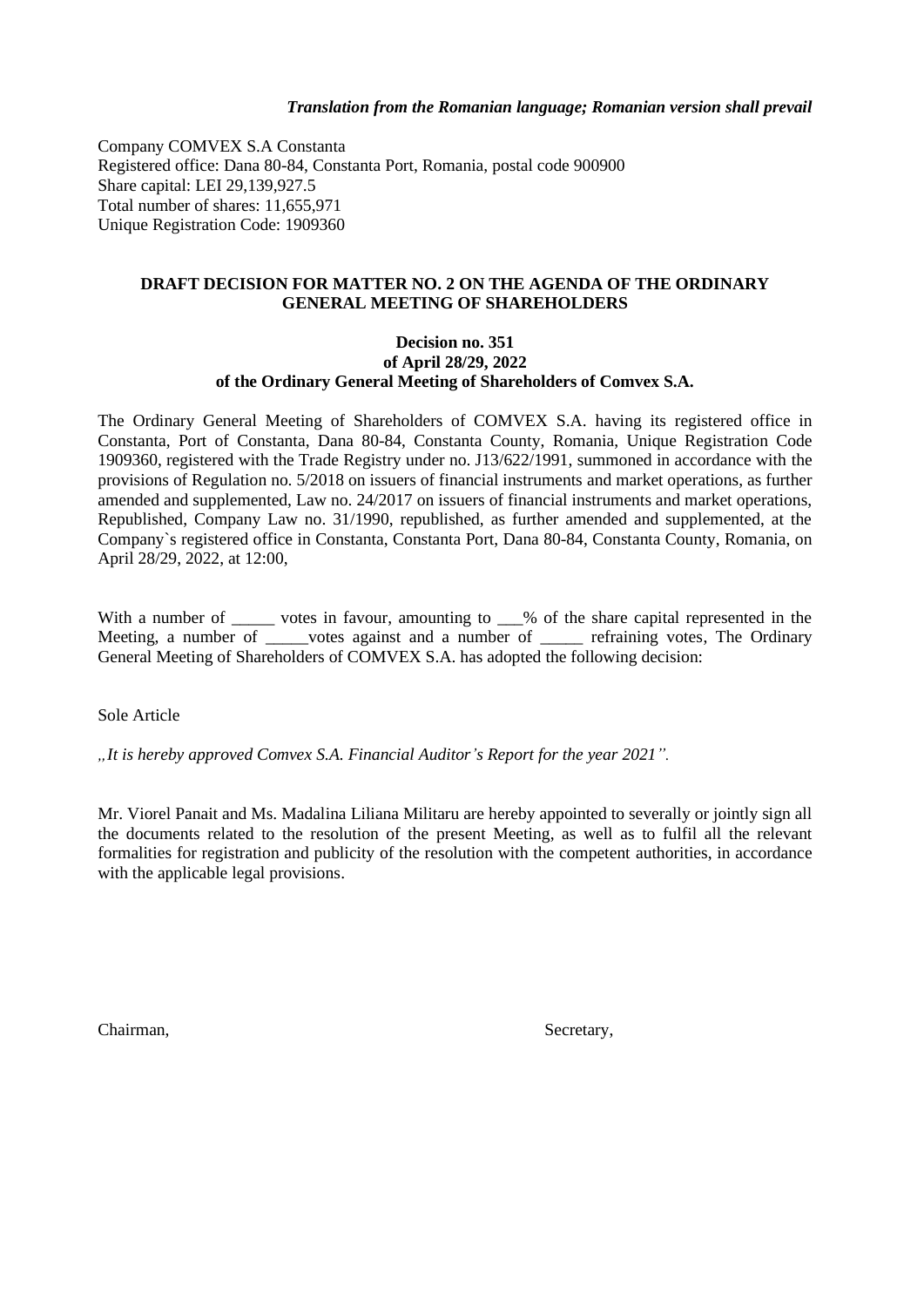Company COMVEX S.A Constanta Registered office: Dana 80-84, Constanta Port, Romania, postal code 900900 Share capital: LEI 29,139,927.5 Total number of shares: 11,655,971 Unique Registration Code: 1909360

# **DRAFT DECISION FOR MATTER NO. 3 ON THE AGENDA OF THE ORDINARY GENERAL MEETING OF SHAREHOLDERS**

## **Decision no. 352 of April 28/29, 2022 of the Ordinary General Meeting of Shareholders of Comvex S.A.**

The Ordinary General Meeting of Shareholders of COMVEX S.A. having its registered office in Constanta, Port of Constanta, Dana 80-84, Constanta County, Romania, Unique Registration Code 1909360, registered with the Trade Registry under no. J13/622/1991, summoned in accordance with the provisions of Regulation no. 5/2018 on issuers of financial instruments and market operations, as further amended and supplemented, Law no. 24/2017 on issuers of financial instruments and market operations, Republished, Company Law no. 31/1990, republished, as further amended and supplemented, at the Company`s registered office in Constanta, Constanta Port, Dana 80-84, Constanta County, Romania, on April 28/29, 2022, at 12:00,

With a number of \_\_\_\_\_\_ votes in favour, amounting to \_\_\_% of the share capital represented in the Meeting, a number of votes against and a number of refraining votes, The Ordinary General Meeting of Shareholders of COMVEX S.A. has adopted the following decision:

Sole Article

*"It is hereby approved Comvex S.A. Financial Statements for the year 2021".* 

Mr. Viorel Panait and Ms. Madalina Liliana Militaru are hereby appointed to severally or jointly sign all the documents related to the resolution of the present Meeting, as well as to fulfil all the relevant formalities for registration and publicity of the resolution with the competent authorities, in accordance with the applicable legal provisions.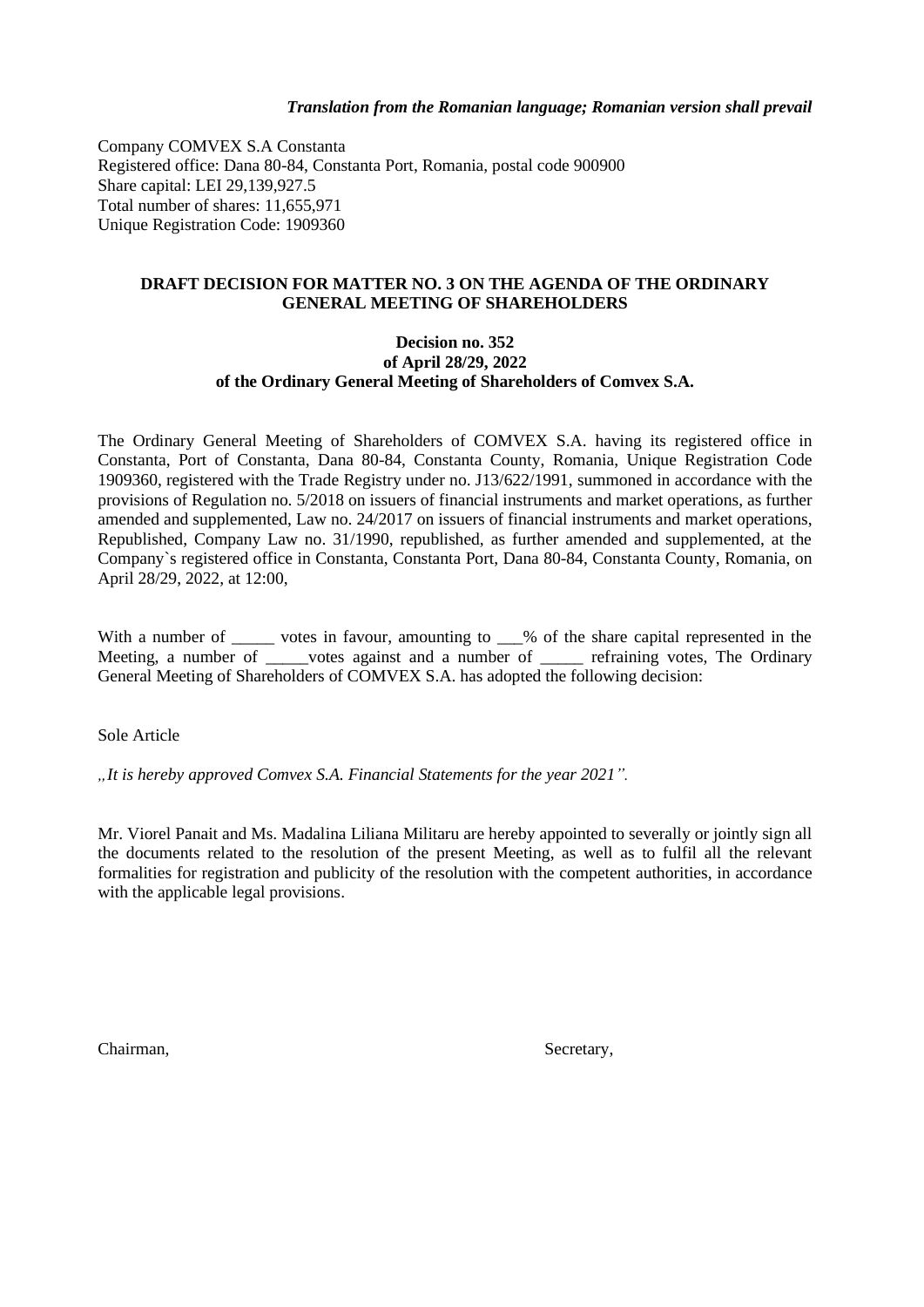Company COMVEX S.A Constanta Registered office: Dana 80-84, Constanta Port, Romania, postal code 900900 Share capital: LEI 29,139,927.5 Total number of shares: 11,655,971 Unique Registration Code: 1909360

## **DRAFT DECISION FOR MATTER NO. 4 ON THE AGENDA OF THE ORDINARY GENERAL MEETING OF SHAREHOLDERS**

#### **Decision no. 353 of April 28/29, 2022 of the Ordinary General Meeting of Shareholders of Comvex S.A.**

The Ordinary General Meeting of Shareholders of COMVEX S.A. having its registered office in Constanta, Port of Constanta, Dana 80-84, Constanta County, Romania, Unique Registration Code 1909360, registered with the Trade Registry under no. J13/622/1991, summoned in accordance with the provisions of Regulation no. 5/2018 on issuers of financial instruments and market operations, as further amended and supplemented, Law no. 24/2017 on issuers of financial instruments and market operations, Republished, Company Law no. 31/1990, republished, as further amended and supplemented, at the Company`s registered office in Constanta, Constanta Port, Dana 80-84, Constanta County, Romania, on April 28/29, 2022, at 12:00,

With a number of \_\_\_\_\_ votes in favour, amounting to \_\_% of the share capital represented in the Meeting, a number of \_\_\_\_\_votes against and a number of \_\_\_\_\_ refraining votes, The Ordinary General Meeting of Shareholders of COMVEX S.A. has adopted the following decision:

## Sole Article

| , It is hereby approved the following: |     |            |
|----------------------------------------|-----|------------|
| - Gross profit on December 31, 2021    | Lei | 33,327,334 |
| - Tax on the related profit            | Lei | 939.833    |
| - Net Profit as at December 31, 2021   | Lei | 32.387.501 |

*The net profit as of December 31,2021, amounting to Lei 32,387,501, shall be distributed as following:*

*Profitul net la 31.12.2021, în cuantum de 32.387.501 lei se repartizează astfel:*

| - Legal reserves                | 1,259,836 lei  |
|---------------------------------|----------------|
| - Gross dividends               | 8,427,267 lei  |
| - Profit remained undistributed | 22,700,398 lei |

*It is approved to set a gross dividend per share of lei 0.723.*

Mr. Viorel Panait and Ms. Madalina Liliana Militaru are hereby appointed to severally or jointly sign all the documents related to the resolution of the present Meeting, as well as to fulfil all the relevant formalities for registration and publicity of the resolution with the competent authorities, in accordance with the applicable legal provisions.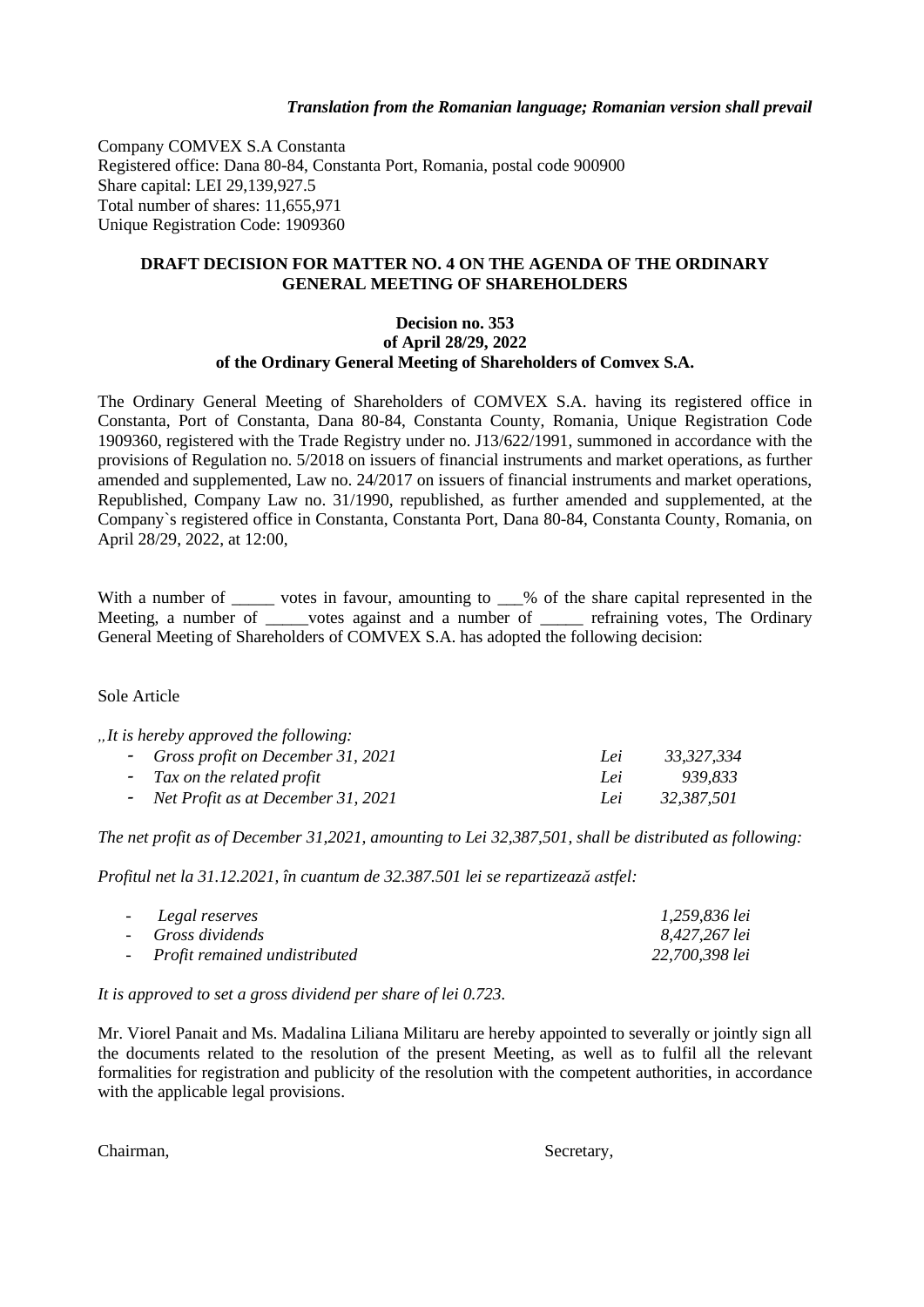Company COMVEX S.A Constanta Registered office: Dana 80-84, Constanta Port, Romania, postal code 900900 Share capital: LEI 29,139,927.5 Total number of shares: 11,655,971 Unique Registration Code: 1909360

# **DRAFT DECISION FOR MATTER NO. 5 ON THE AGENDA OF THE ORDINARY GENERAL MEETING OF SHAREHOLDERS**

## **Decision no. 354 of April 28/29, 2022 of the Ordinary General Meeting of Shareholders of Comvex S.A.**

The Ordinary General Meeting of Shareholders of COMVEX S.A. having its registered office in Constanta, Port of Constanta, Dana 80-84, Constanta County, Romania, Unique Registration Code 1909360, registered with the Trade Registry under no. J13/622/1991, summoned in accordance with the provisions of Regulation no. 5/2018 on issuers of financial instruments and market operations, as further amended and supplemented, Law no. 24/2017 on issuers of financial instruments and market operations, Republished, Company Law no. 31/1990, republished, as further amended and supplemented, at the Company`s registered office in Constanta, Constanta Port, Dana 80-84, Constanta County, Romania, on April 28/29, 2022, at 12:00,

With a number of \_\_\_\_\_ votes in favour, amounting to \_\_\_% of the share capital represented in the Meeting, a number of words against and a number of we refraining votes, The Ordinary General Meeting of Shareholders of COMVEX S.A. has adopted the following decision:

Sole Article

*"It is hereby approved the discharge of liability of Comvex S.A. directors for their activity during 2021."*

Mr. Viorel Panait and Ms. Madalina Liliana Militaru are hereby appointed to severally or jointly sign all the documents related to the resolution of the present Meeting, as well as to fulfil all the relevant formalities for registration and publicity of the resolution with the competent authorities, in accordance with the applicable legal provisions.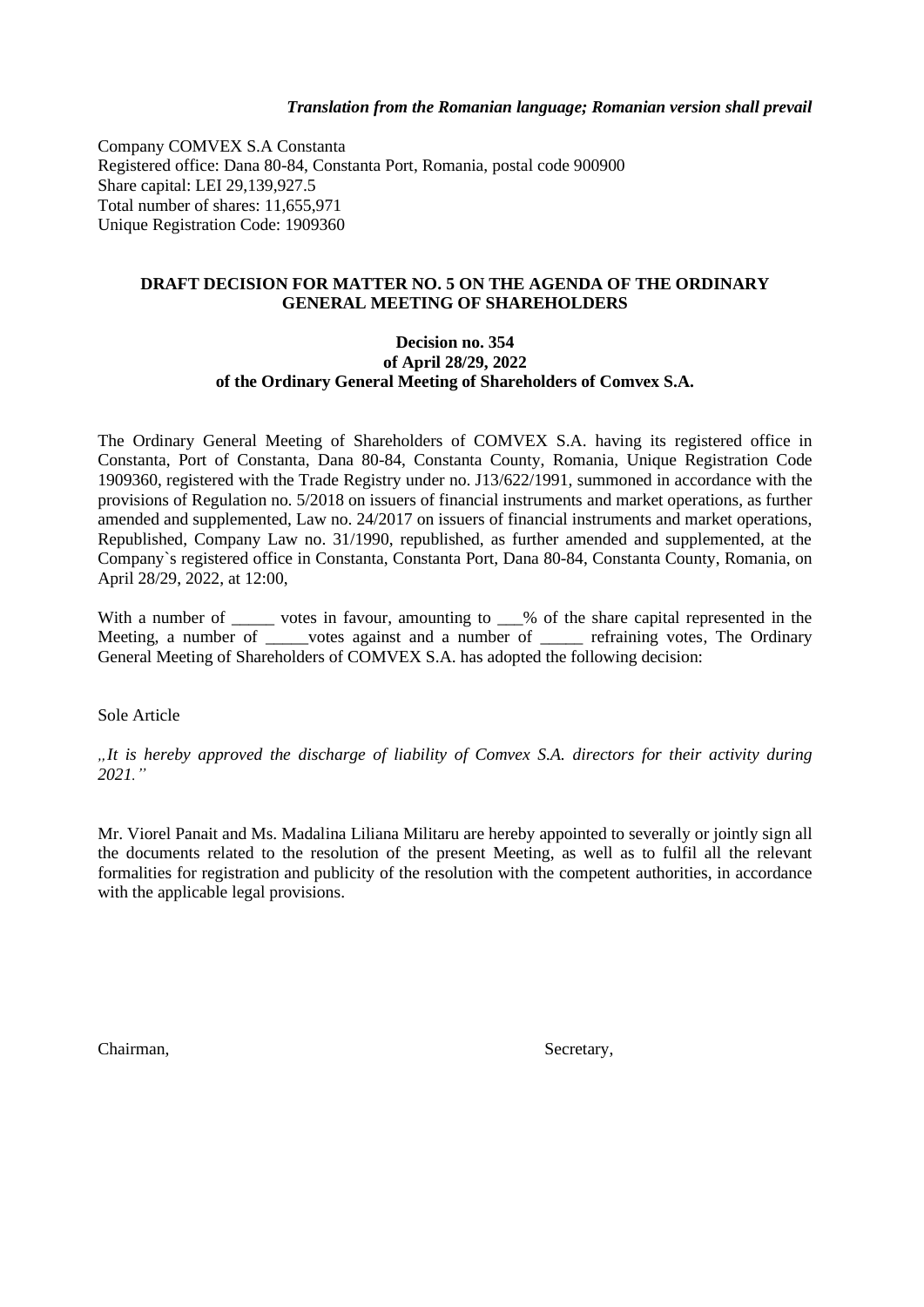Company COMVEX S.A Constanta Registered office: Dana 80-84, Constanta Port, Romania, postal code 900900 Share capital: LEI 29,139,927.5 Total number of shares: 11,655,971 Unique Registration Code: 1909360

## **DRAFT DECISION FOR MATTER NO. 6 ON THE AGENDA OF THE ORDINARY GENERAL MEETING OF SHAREHOLDERS**

### **Decision no. 355 of April 28/29, 2022 of the Ordinary General Meeting of Shareholders of Comvex S.A.**

The Ordinary General Meeting of Shareholders of COMVEX S.A. having its registered office in Constanta, Port of Constanta, Dana 80-84, Constanta County, Romania, Unique Registration Code 1909360, registered with the Trade Registry under no. J13/622/1991, summoned in accordance with the provisions of Regulation no. 5/2018 on issuers of financial instruments and market operations, as further amended and supplemented, Law no. 24/2017 on issuers of financial instruments and market operations, Republished, Company Law no. 31/1990, republished, as further amended and supplemented, at the Company`s registered office in Constanta, Constanta Port, Dana 80-84, Constanta County, Romania, on April 28/29, 2022, at 12:00,

With a number of \_\_\_\_\_\_ votes in favour, amounting to \_\_\_% of the share capital represented in the Meeting, a number of votes against and a number of refraining votes, The Ordinary General Meeting of Shareholders of COMVEX S.A. has adopted the following decision:

Sole Article

*"It is hereby approved COMVEX S.A. Income and Expenditure Budget for the year 2022."*

Mr. Viorel Panait and Ms. Madalina Liliana Militaru are hereby appointed to severally or jointly sign all the documents related to the resolution of the present Meeting, as well as to fulfil all the relevant formalities for registration and publicity of the resolution with the competent authorities, in accordance with the applicable legal provisions.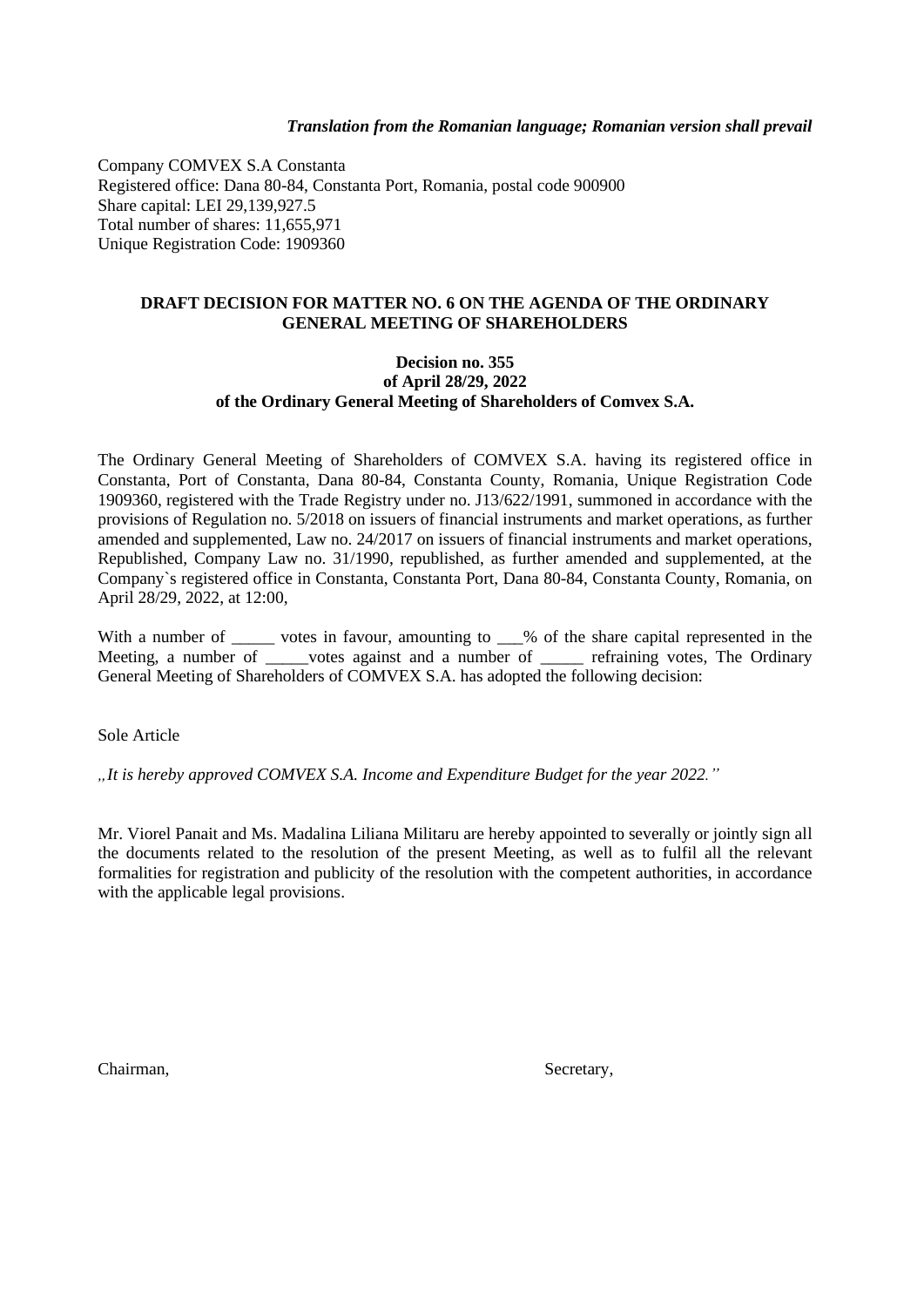Company COMVEX S.A Constanta Registered office: Dana 80-84, Constanta Port, Romania, postal code 900900 Share capital: LEI 29,139,927.5 Total number of shares: 11,655,971 Unique Registration Code: 1909360

# **DRAFT DECISION FOR MATTER NO. 7 ON THE AGENDA OF THE ORDINARY GENERAL MEETING OF SHAREHOLDERS**

## **Decision no. 356 of April 28/29, 2022 of the Ordinary General Meeting of Shareholders of Comvex S.A.**

The Ordinary General Meeting of Shareholders of COMVEX S.A. having its registered office in Constanta, Port of Constanta, Dana 80-84, Constanta County, Romania, Unique Registration Code 1909360, registered with the Trade Registry under no. J13/622/1991, summoned in accordance with the provisions of Regulation no. 5/2018 on issuers of financial instruments and market operations, as further amended and supplemented, Law no. 24/2017 on issuers of financial instruments and market operations, Republished, Company Law no. 31/1990, republished, as further amended and supplemented, at the Company`s registered office in Constanta, Constanta Port, Dana 80-84, Constanta County, Romania, on April 28/29, 2022, at 12:00,

With a number of \_\_\_\_\_\_ votes in favour, amounting to \_\_\_% of the share capital represented in the Meeting, a number of votes against and a number of refraining votes, The Ordinary General Meeting of Shareholders of COMVEX S.A. has adopted the following decision:

## Sole Article

" *It is hereby approved the appointment of [\*\*\*] as member of the Board of Directors for filling in the of director vacancy, previously held by Mr. Panait Ivănescu who passed away, for the remaining mandate previously held by the latter, respectively until 24.09.2022, having the same rights and obligations as his predecessor ".*

Mr. Viorel Panait and Ms. Madalina Liliana Militaru are hereby appointed to severally or jointly sign all the documents related to the resolution of the present Meeting, as well as to fulfil all the relevant formalities for registration and publicity of the resolution with the competent authorities, in accordance with the applicable legal provisions.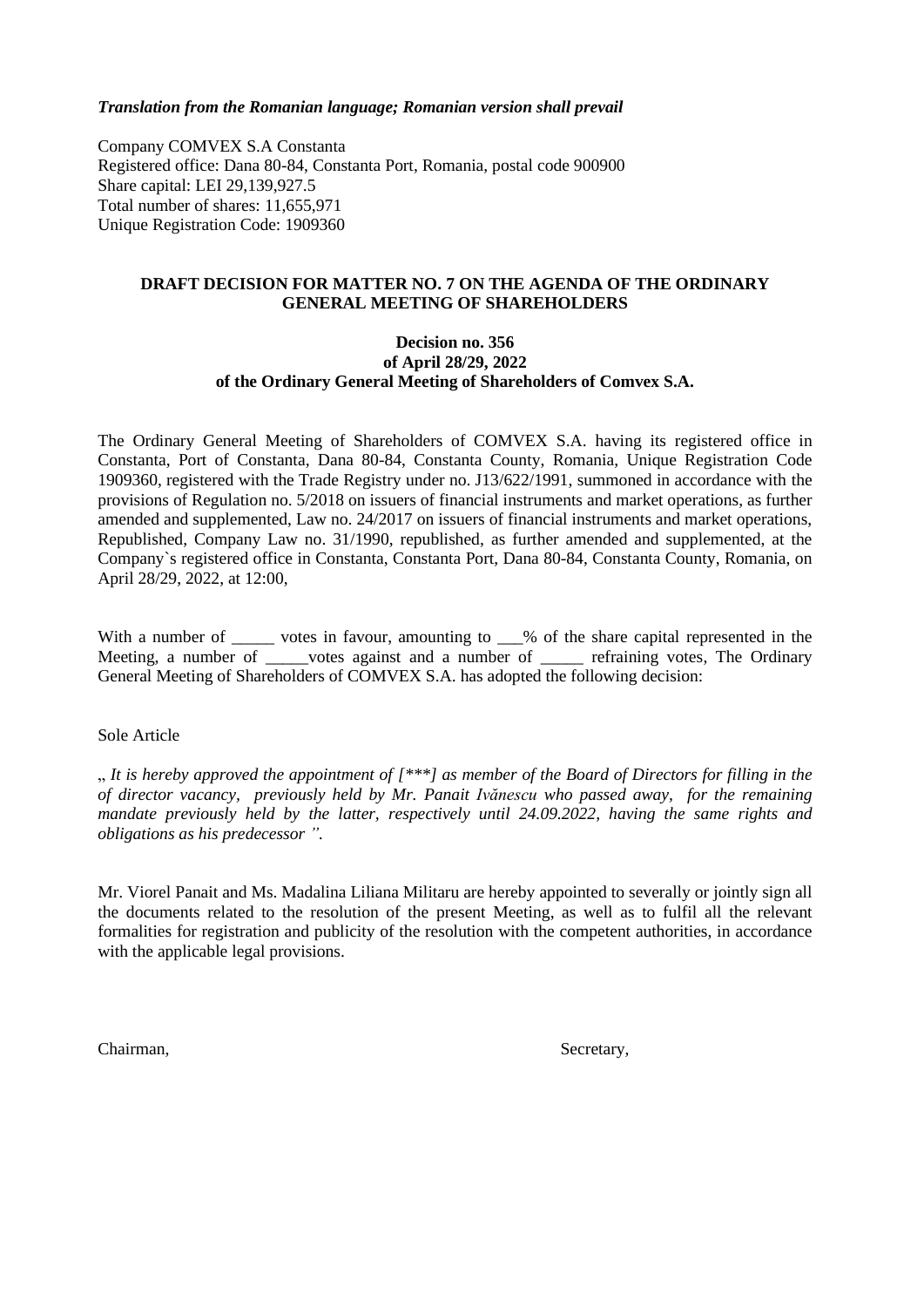Company COMVEX S.A Constanta Registered office: Dana 80-84, Constanta Port, Romania, postal code 900900 Share capital: LEI 29,139,927.5 Total number of shares: 11,655,971 Unique Registration Code: 1909360

## **DRAFT DECISION FOR MATTER NO. 8 ON THE AGENDA OF THE ORDINARY GENERAL MEETING OF SHAREHOLDERS**

## **Decision no. 357 of April 28/29, 2022 of the Ordinary General Meeting of Shareholders of Comvex S.A.**

The Ordinary General Meeting of Shareholders of COMVEX S.A. having its registered office in Constanta, Port of Constanta, Dana 80-84, Constanta County, Romania, Unique Registration Code 1909360, registered with the Trade Registry under no. J13/622/1991, summoned in accordance with the provisions of Regulation no. 5/2018 on issuers of financial instruments and market operations, as further amended and supplemented, Law no. 24/2017 on issuers of financial instruments and market operations, Republished, Company Law no. 31/1990, republished, as further amended and supplemented, at the Company`s registered office in Constanta, Constanta Port, Dana 80-84, Constanta County, Romania, on April 28/29, 2022, at 12:00,

With a number of \_\_\_\_\_\_ votes in favour, amounting to \_\_\_% of the share capital represented in the Meeting, a number of votes against and a number of refraining votes, The Ordinary General Meeting of Shareholders of COMVEX S.A. has adopted the following decision:

Sole Article

"*It is hereby approved the date of June 3, 2022, as the registration date of the shareholders, in compliance with the provisions article 87 para 2. of Law no. 24/2017 on issuers of financial instruments and market operations, Republished and article 2 para (2) letter f) of Regulation no. 5/2018*

Mr. Viorel Panait and Ms. Madalina Liliana Militaru are hereby appointed to severally or jointly sign all the documents related to the resolution of the present Meeting, as well as to fulfil all the relevant formalities for registration and publicity of the resolution with the competent authorities, in accordance with the applicable legal provisions.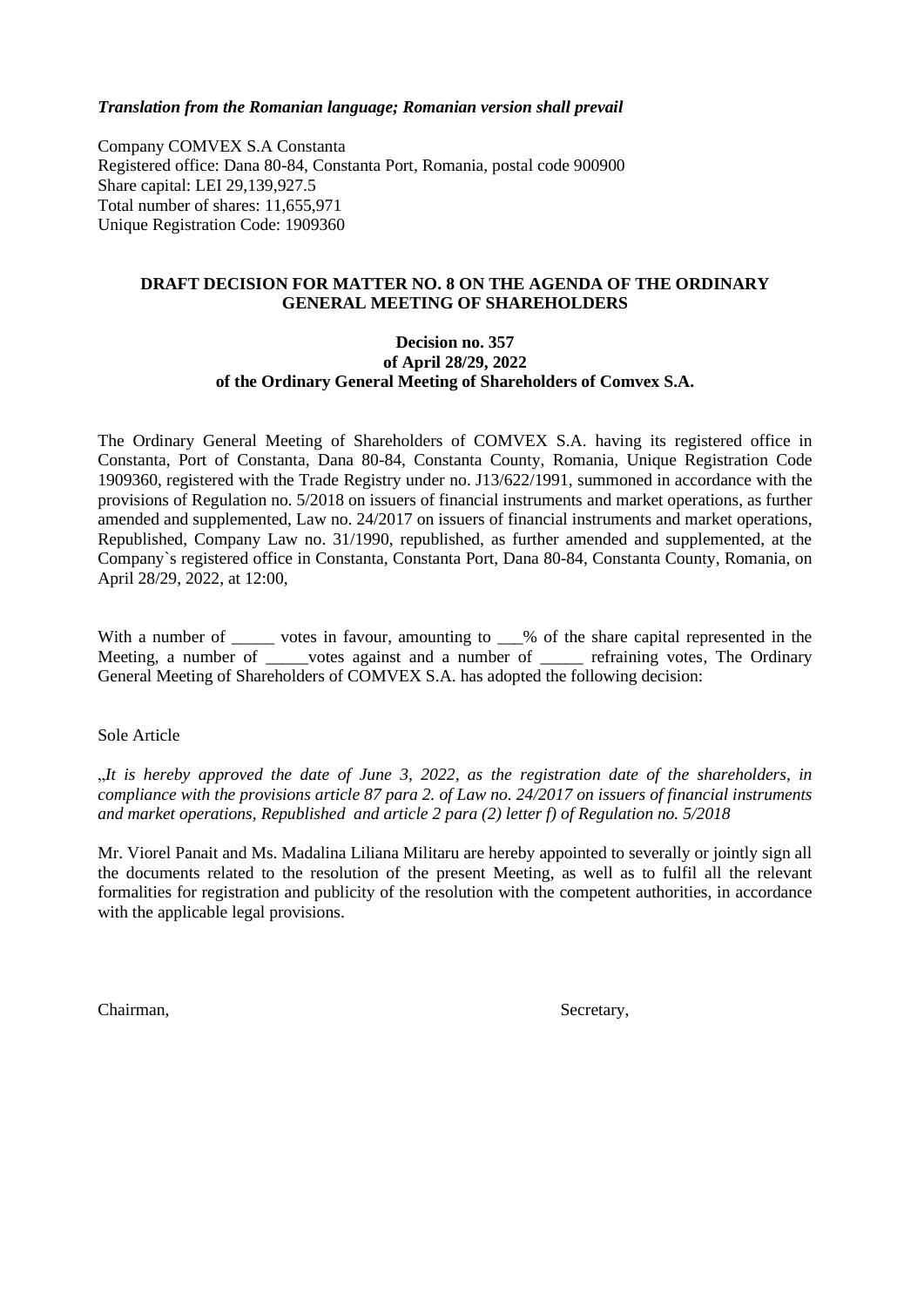Company COMVEX S.A Constanta Registered office: Dana 80-84, Constanta Port, Romania, postal code 900900 Share capital: LEI 29,139,927.5 Total number of shares: 11,655,971 Unique Registration Code: 1909360

## **DRAFT DECISION FOR MATTER NO. 9 ON THE AGENDA OF THE ORDINARY GENERAL MEETING OF SHAREHOLDERS**

## **Decision no. 358 of April 28/29, 2022 of the Ordinary General Meeting of Shareholders of Comvex S.A.**

The Ordinary General Meeting of Shareholders of COMVEX S.A. having its registered office in Constanta, Port of Constanta, Dana 80-84, Constanta County, Romania, Unique Registration Code 1909360, registered with the Trade Registry under no. J13/622/1991, summoned in accordance with the provisions of Regulation no. 5/2018 on issuers of financial instruments and market operations, as further amended and supplemented, Law no. 24/2017 on issuers of financial instruments and market operations, Republished, Company Law no. 31/1990, republished, as further amended and supplemented, at the Company`s registered office in Constanta, Constanta Port, Dana 80-84, Constanta County, Romania, on April 28/29, 2022, at 12:00,

With a number of \_\_\_\_\_ votes in favour, amounting to \_\_\_% of the share capital represented in the Meeting, a number of \_\_\_\_\_votes against and a number of \_\_\_\_\_\_ refraining votes, The Ordinary General Meeting of Shareholders of COMVEX S.A. has adopted the following decision:

Sole Article

*"It is hereby approved the date of June 2, 2022, as "ex date", in compliace with the provisions article 2 para 2 letter l) of Regulation no. 5/2018 on issuers of financial instruments and market operations.*

Mr. Viorel Panait and Ms. Madalina Liliana Militaru are hereby appointed to severally or jointly sign all the documents related to the resolution of the present Meeting, as well as to fulfil all the relevant formalities for registration and publicity of the resolution with the competent authorities, in accordance with the applicable legal provisions.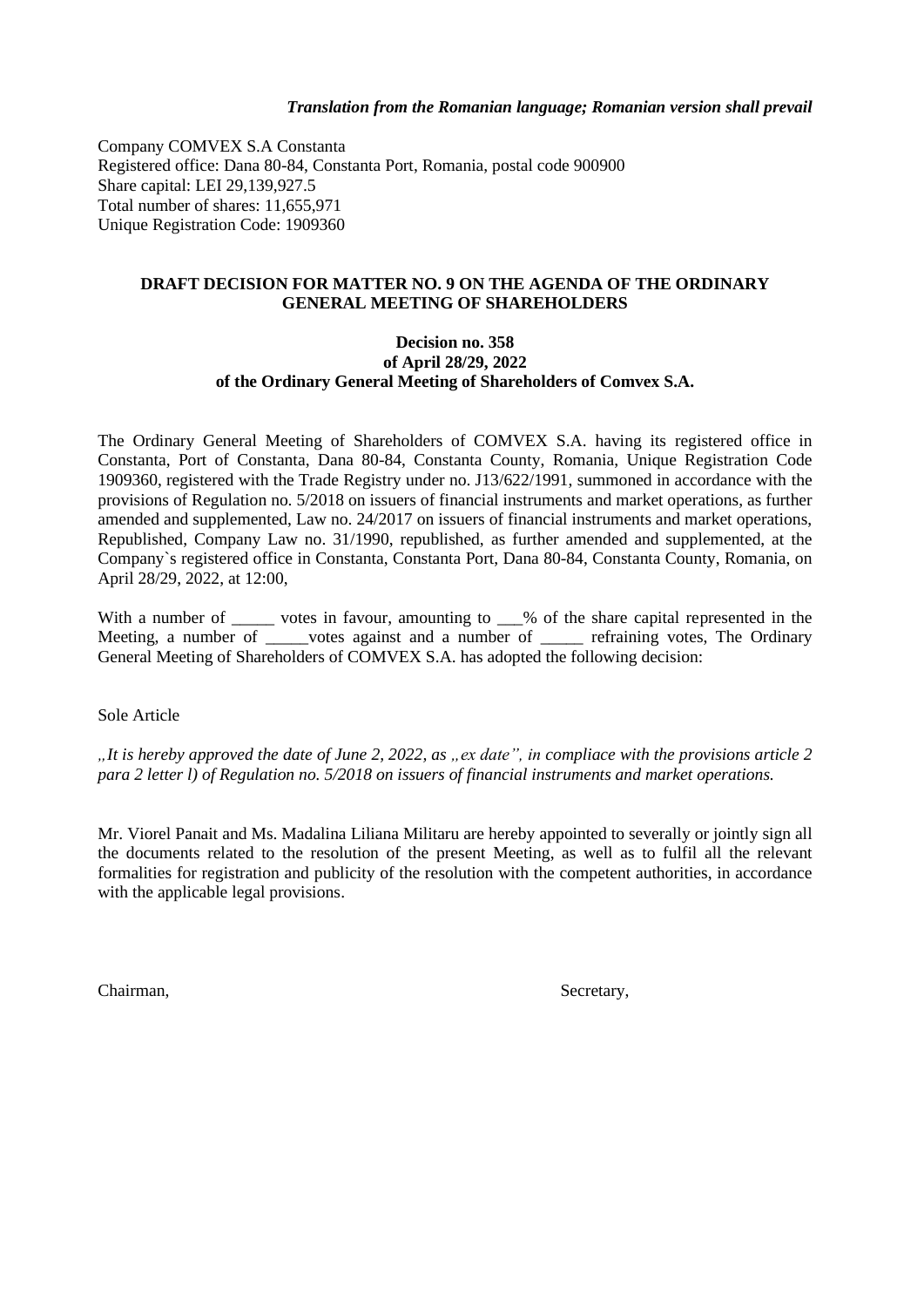Company COMVEX S.A Constanta Registered office: Dana 80-84, Constanta Port, Romania, postal code 900900 Share capital: LEI 29,139,927.5 Total number of shares: 11,655,971 Unique Registration Code: 1909360

## **DRAFT DECISION FOR MATTER NO. 10 ON THE AGENDA OF THE ORDINARY GENERAL MEETING OF SHAREHOLDERS**

## **Decision no. 359 of April 28/29, 2022 of the Ordinary General Meeting of Shareholders of Comvex S.A.**

The Ordinary General Meeting of Shareholders of COMVEX S.A. having its registered office in Constanta, Port of Constanta, Dana 80-84, Constanta County, Romania, Unique Registration Code 1909360, registered with the Trade Registry under no. J13/622/1991, summoned in accordance with the provisions of Regulation no. 5/2018 on issuers of financial instruments and market operations, as further amended and supplemented, Law no. 24/2017 on issuers of financial instruments and market operations, Republished, Company Law no. 31/1990, republished, as further amended and supplemented, at the Company`s registered office in Constanta, Constanta Port, Dana 80-84, Constanta County, Romania, on April 28/29, 2022, at 12:00,

With a number of \_\_\_\_\_ votes in favour, amounting to \_\_\_% of the share capital represented in the Meeting, a number of \_\_\_\_\_votes against and a number of \_\_\_\_\_ refraining votes, The Ordinary General Meeting of Shareholders of COMVEX S.A. has adopted the following decision:

Sole Article

*"It is hereby approved the date of June 22, 2022, as Payment day, in compliance with the provisions of article 87 para 2 of Law no. 24/2017 (R), article 2 para 2 letter h) and article 178 of Regulation no. 5/2018.*

Mr. Viorel Panait and Ms. Madalina Liliana Militaru are hereby appointed to severally or jointly sign all the documents related to the resolution of the present Meeting, as well as to fulfil all the relevant formalities for registration and publicity of the resolution with the competent authorities, in accordance with the applicable legal provisions.